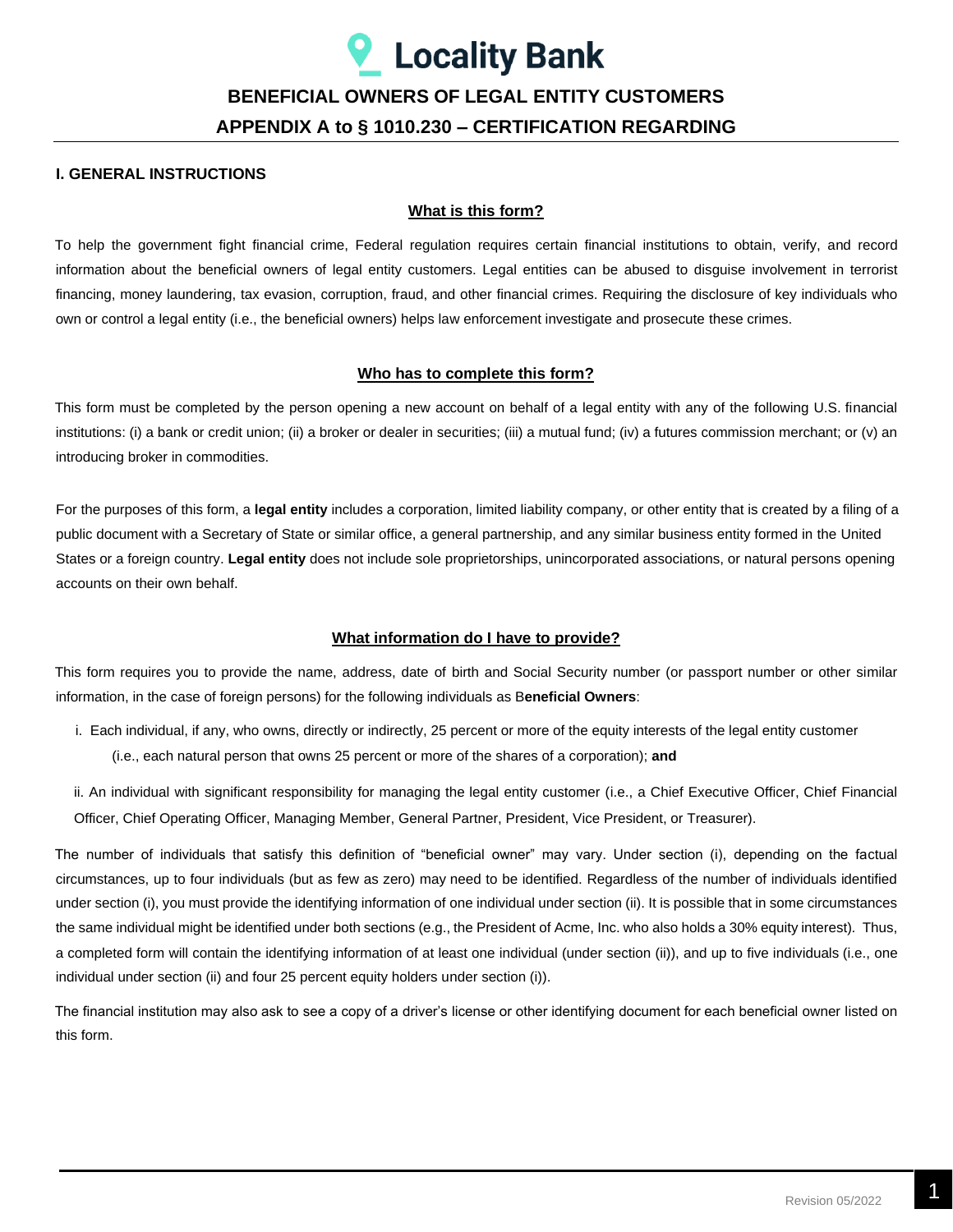### **CERTIFICATION OF BENEFICIAL OWNER(S)**

#### **Persons opening an account on behalf of a Legal Entity must provide the following information:**

a. Name and Title of Natural Person opening account: **Account #** Account # Account # Account # Account # Account # Account # Account # Account # Account # Account # Account # Account # Account # Account # Account # Account

b. Name and Address of Legal Entity for which the account is being opened:

c. The following information for **each** individual**\*,** if any, who directly or indirectly, through any contract, arrangement, understanding, relationship, or otherwise, owns 25% or more of the equity interests of the Legal Entity listed above:

|   | <b>Name</b> | Date of<br><b>Birth</b> | <b>Address (Residential or</b><br><b>Business Street Address)</b> | For U.S. Persons:<br><b>Social Security #</b> | <b>For Foreign Persons:</b><br>Passport # and<br><b>Country of Issuance</b> | Percentage<br>οf<br>Ownership |
|---|-------------|-------------------------|-------------------------------------------------------------------|-----------------------------------------------|-----------------------------------------------------------------------------|-------------------------------|
|   |             |                         |                                                                   |                                               |                                                                             |                               |
| ົ |             |                         |                                                                   |                                               |                                                                             |                               |
| 3 |             |                         |                                                                   |                                               |                                                                             |                               |
|   |             |                         |                                                                   |                                               |                                                                             |                               |

**\***If no individual meets this definition, please enter "Not Applicable" above and explain below (i.e. All < 25%; Charity/Non-Profit, etc.)

\*Beneficial Owner Detail: As applicable, explain any layers of Beneficial Ownership, etc. (For example, ABC Co. is 50% owned by 123 Corp. 123 Corp. is 50% owned by John Doe; therefore, John is a 24% Beneficial Owner of ABC Co.)

- d. The following information for **ONE** individual with significant responsibility for managing the Legal Entity listed above, such as:
	- An executive officer or senior manager (i.e. Chief Executive Officer, Chief Financial Officer, Chief Operating Officer, Managing Member, General Partner, President, Vice President, Treasurer); or,
	- □ Any other individual who regularly performs similar functions. (If appropriate, an individual listed under section (c) above may also be listed in this section (d).

| Name/Title | Date of<br><b>Birth</b> | <b>Address (Residential or Business)</b><br><b>Street Address)</b> | For U.S. Persons:<br><b>Social Security #</b> | <b>For Foreign Persons:</b><br>Passport # and<br>Country of Issuance <sup>1</sup> |
|------------|-------------------------|--------------------------------------------------------------------|-----------------------------------------------|-----------------------------------------------------------------------------------|
|            |                         |                                                                    |                                               |                                                                                   |

<sup>1</sup> In lieu of a passport number, foreign persons may also provide an alien identification card number, or number and country of issuance of any other government-issued document evidencing nationality or residence and bearing a photograph or similar safeguard.

**I,** 

(Name of natural person opening account), hereby certify, to the best of my knowledge, that the information provided above is complete and correct.

Signature: Date:

Legal Entity Identifier (*optional*)